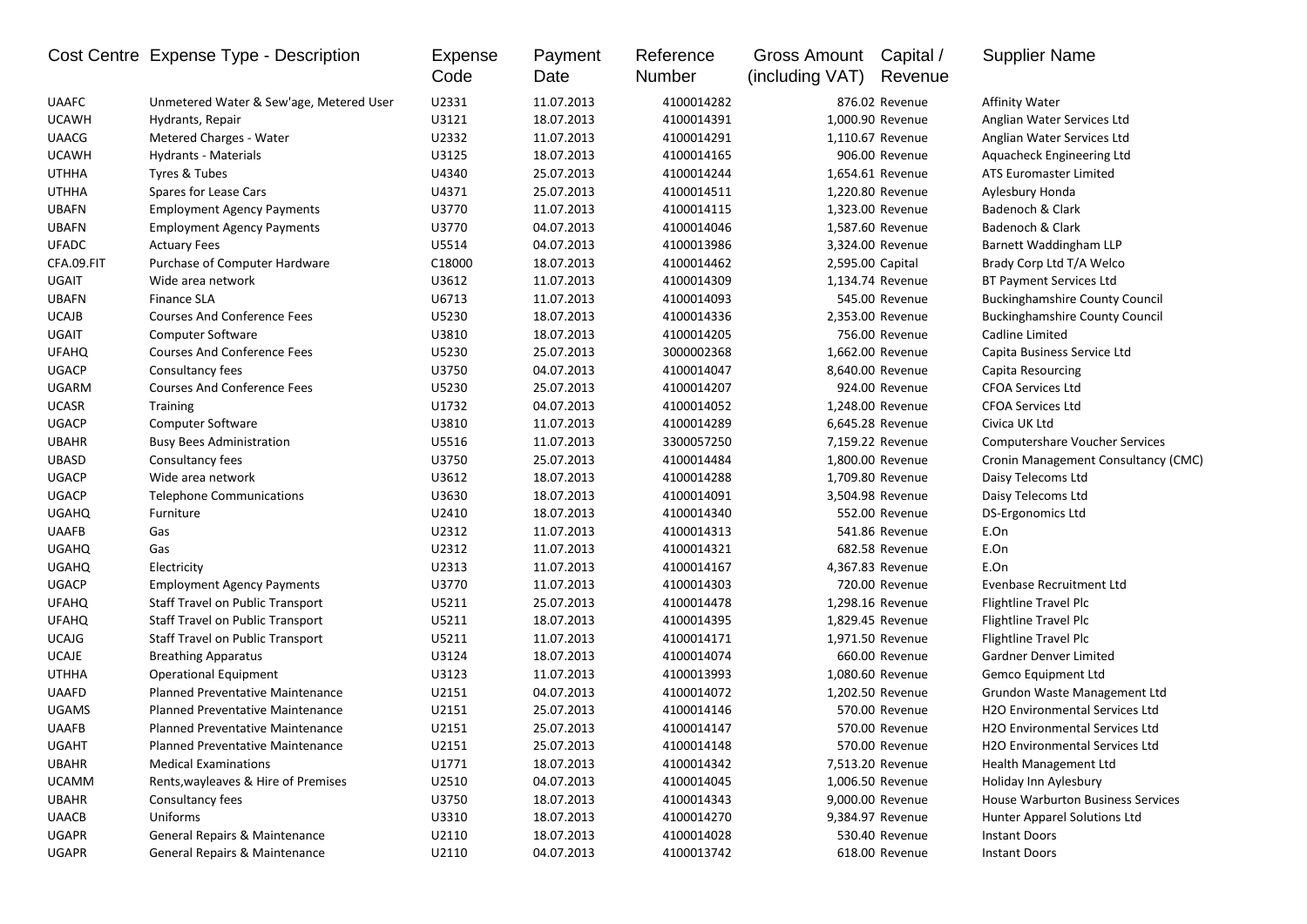|              | Cost Centre Expense Type - Description    | Expense<br>Code    | Payment<br>Date | Reference<br>Number | Gross Amount<br>(including VAT) | Capital /<br>Revenue | <b>Supplier Name</b>                 |
|--------------|-------------------------------------------|--------------------|-----------------|---------------------|---------------------------------|----------------------|--------------------------------------|
| <b>UAACG</b> | General Repairs & Maintenance             | U2110              | 04.07.2013      | 4100013748          |                                 | 1,767.60 Revenue     | <b>Instant Doors</b>                 |
| <b>UGACP</b> | <b>Employment Agency Payments</b>         | U3770              | 11.07.2013      | 4100014302          |                                 | 762.00 Revenue       | Jobserve                             |
| <b>UCAJE</b> | Protective Clothing                       | U3311              | 18.07.2013      | 4100014079          |                                 | 3,411.00 Revenue     | Jolly Safety Equipment Ltd           |
| <b>UCAJE</b> | <b>Operational Equipment</b>              | U3123              | 04.07.2013      | 4100013991          |                                 | 598.80 Revenue       | Kall-Kwik Centre 1384                |
| CFA.10.SAL   | Purchase of Equipment                     | C15000             | 11.07.2013      | 4100014248          | 29,304.00 Capital               |                      | Kidde Safety Europe Ltd              |
| <b>UGAHQ</b> | <b>Planned Preventative Maintenance</b>   | U2151              | 25.07.2013      | 4100014144          |                                 | 512.94 Revenue       | Land Structure Limited               |
| <b>UGAHQ</b> | Planned Preventative Maintenance          | U2151              | 11.07.2013      | 4100013923          |                                 | 781.20 Revenue       | Landmark Lifts Ltd                   |
| <b>UFAHQ</b> | <b>Courses And Conference Fees</b>        | U5230              | 11.07.2013      | 4100014179          |                                 | 1,782.00 Revenue     | Local Government Association         |
| <b>UBAHR</b> | Occupational Health Nurse Sessions        | U1770              | 11.07.2013      | 4100014212          |                                 | 4,200.00 Revenue     | M.K.Occupational Health Limited      |
| <b>UBAHR</b> | <b>Occupational Health Nurse Sessions</b> | U1770              | 18.07.2013      | 4100014213          |                                 | 5,470.60 Revenue     | M.K.Occupational Health Limited      |
| <b>UBAFN</b> | <b>Courses And Conference Fees</b>        | U5230              | 18.07.2013      | 4100014187          |                                 | 714.00 Revenue       | Missenden Abbey                      |
| <b>UGACP</b> | Consultancy fees                          | U3750              | 11.07.2013      | 4100014208          |                                 | 1,246.97 Revenue     | Mott Macdonald                       |
| CFA.12.OPE   | Purchase of Equipment                     | C15000             | 25.07.2013      | 4100014088          | 10,775.70 Capital               |                      | MSA (Britain) Ltd                    |
| <b>UGAIT</b> | <b>Computer Software</b>                  | U3810              | 18.07.2013      | 4100014304          |                                 | 3,720.00 Revenue     | Nice Systems Uk Ltd                  |
| <b>UTHHA</b> | Spares for Red Fleet                      | U4372              | 04.07.2013      | 4100013992          |                                 | 2,699.38 Revenue     | North Fire Ltd                       |
| <b>UGAPR</b> | General Repairs & Maintenance             | U2110              | 11.07.2013      | 4100014189          |                                 | 516.00 Revenue       | Oak Park Alarms Security Serv Ltd    |
| <b>UGAPR</b> | General Repairs & Maintenance             | U2110              | 11.07.2013      | 4100014191          |                                 | 1,044.00 Revenue     | Oak Park Alarms Security Serv Ltd    |
| <b>UGAPR</b> | <b>Property Management Consultant</b>     | U3539              | 11.07.2013      | 4100014206          |                                 | 10,940.40 Revenue    | <b>Oakleaf Technical Service Ltd</b> |
| <b>UGACP</b> | Wide area network                         | U3612              | 04.07.2013      | 4100014076          |                                 | 1,404.10 Revenue     | Opal (Talk Talk Business)            |
| <b>UBACC</b> | <b>Consultation with the Public</b>       | U6530              | 18.07.2013      | 4100014471          |                                 | 2,400.00 Revenue     | <b>Opinion Research Services Ltd</b> |
| <b>UGACP</b> | <b>Employment Agency Payments</b>         | U3770              | 04.07.2013      | 4100013881          |                                 | 810.00 Revenue       | Oscar Associates (UK) Ltd            |
| <b>UGAFF</b> | Diesel Oil - Gas Oil                      | U4320              | 18.07.2013      | 4100014415          |                                 | 1,998.98 Revenue     | Pace Fuelcare Ltd                    |
| <b>UGAFF</b> | Diesel Oil - Gas Oil                      | U4320              | 11.07.2013      | 4100014268          |                                 | 2,012.40 Revenue     | Pace Fuelcare Ltd                    |
| <b>UGAFF</b> | Diesel Oil - Gas Oil                      | U4320              | 11.07.2013      | 4100014269          |                                 | 2,012.40 Revenue     | Pace Fuelcare Ltd                    |
| <b>UGAFF</b> | Diesel Oil - Gas Oil                      | U4320              | 18.07.2013      | 4100014381          |                                 | 2,683.20 Revenue     | Pace Fuelcare Ltd                    |
| <b>UGAFF</b> | Diesel Oil - Gas Oil                      | U4320              | 18.07.2013      | 4100014382          |                                 | 2,744.92 Revenue     | Pace Fuelcare Ltd                    |
| <b>UGAFF</b> | Diesel Oil - Gas Oil                      | U4320              | 11.07.2013      | 4100014267          |                                 | 3,354.00 Revenue     | Pace Fuelcare Ltd                    |
| <b>UGAFF</b> | Diesel Oil - Gas Oil                      | U4320              | 18.07.2013      | 4100014416          |                                 | 3,354.00 Revenue     | Pace Fuelcare Ltd                    |
| <b>UGAFF</b> | Diesel Oil - Gas Oil                      | U4320              | 18.07.2013      | 4100014383          |                                 | 4,084.20 Revenue     | Pace Fuelcare Ltd                    |
| UGAFF        | Diesel Oil - Gas Oil                      | U4320              | 18.07.2013      | 4100014384          |                                 | 4,084.20 Revenue     | Pace Fuelcare Ltd                    |
| <b>UGAFF</b> | Diesel Oil - Gas Oil                      | U4320              | 18.07.2013      | 4100014380          |                                 | 13,417.34 Revenue    | Pace Fuelcare Ltd                    |
| UGARM        | Consultancy fees                          | U3750              | 18.07.2013      | 4100014090          |                                 | 900.00 Revenue       | Performance Monitoring Systems Ltd   |
| CFA.12.AMS   | Purchase of Equipment                     | C <sub>15000</sub> | 04.07.2013      | 4100014077          | 21,870.00 Capital               |                      | Performance Monitoring Systems Ltd   |
| <b>UCAJE</b> | <b>Operational Equipment</b>              | U3123              | 11.07.2013      | 4100014295          |                                 | 783.00 Revenue       | Proflight Ltd                        |
| <b>UGARM</b> | Consultancy fees                          | U3750              | 11.07.2013      | 4100014173          |                                 | 576.00 Revenue       | <b>Public Sector Consultants</b>     |
| UGARM        | Consultancy fees                          | U3750              | 18.07.2013      | 4100014196          |                                 | 8,064.00 Revenue     | <b>Public Sector Consultants</b>     |
| <b>UGAUS</b> | Minor Works                               | U2113              | 11.07.2013      | 4100014266          |                                 | 1,538.81 Revenue     | <b>Richard Cross General Builder</b> |
| <b>UGAHQ</b> | <b>General Postage</b>                    | U5130              | 11.07.2013      | 4100014102          |                                 | 849.09 Revenue       | Royal Mail Group Ltd                 |
| <b>UAADD</b> | Electricity                               | U2313              | 18.07.2013      | 4100014385          |                                 | 623.97 Revenue       | Scottish Hydro Elec (Was SSE)        |
| <b>UAACC</b> | Electricity                               | U2313              | 18.07.2013      | 4100014386          |                                 | 757.77 Revenue       | Scottish Hydro Elec (Was SSE)        |
| <b>UGAMS</b> | Electricity                               | U2313              | 18.07.2013      | 4100014387          |                                 | 945.06 Revenue       | Scottish Hydro Elec (Was SSE)        |
| <b>UGAMS</b> | Electricity                               | U2313              | 18.07.2013      | 4100014281          |                                 | 959.46 Revenue       | Scottish Hydro Elec (Was SSE)        |
| UGAPR        | General Repairs & Maintenance             | U2110              | 18.07.2013      | 4100014469          |                                 | 823.09 Revenue       | SIG PLC (CPD)                        |